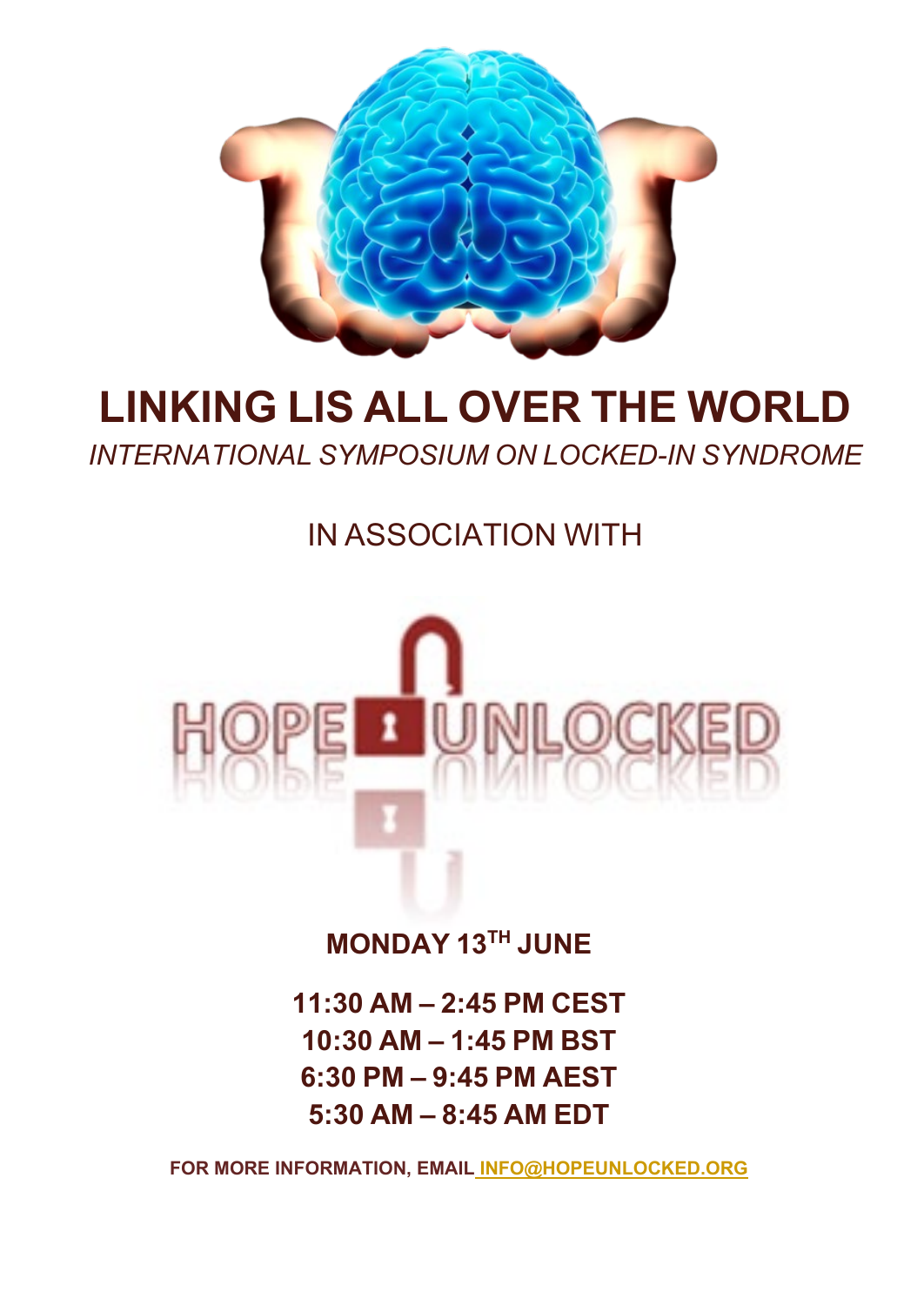## **LINKING LIS ALL OVER THE WORLD**

Locked-in syndrome is a rare condition. There are relatively few people - fortunately with locked-in syndrome. Likewise, there are also relatively few experts on this condition. So it is important that patients and professionals who work with people with LIS are vocal and know each other.

The current webinar was initiated by Dawn Faizey Webster (LIS patient in the UK and well known after her [TEDx Talk on LIS\)](https://www.tedxexeter.com/speakers/dawn-faizey-webster/), Tracey Gibb (LIS patient in Australia, disability activist) and Shannan Keen (Founder Australian Register for Disorders of Consciousness). The three of them searched and found several people in the field of LIS throughout the world and asked them to give a presentation at the webinar. Mariska Vansteensel (Assistant Professor at the University Medical Center of Utrecht) and Femke Nijboer (Assistant Professor at the University of Twente) later joined in to help organize a conference in the form of an online webinar. We are hoping to make this an annual or biannual event.

The aim of the first webinar is to give an overview of some big topics related to LIS; clinical prognosis and therapy, quality of life and living with chronic LIS, existing assistive technology, technological innovations from the field of neuroscience.

In addition, we want to make sure that people with experience and knowledge on LIS can more easily find one another. To this end, we encourage you all to make use of the chat function to network and make yourself visible.

Finally, it would be nice if the first webinar on LIS ever was not the last. Together with you we'd like to talk about how to repeat this symposium annually or biannually in order to maintain momentum for our aims.

We hope to welcome you on the 13th of June to the online webinar.

How do you join?

- Sign up through this link: <https://my.forms.app/hopeunlocked/zoom-webinar-registration-form>
- You will receive a link to a Zoom meeting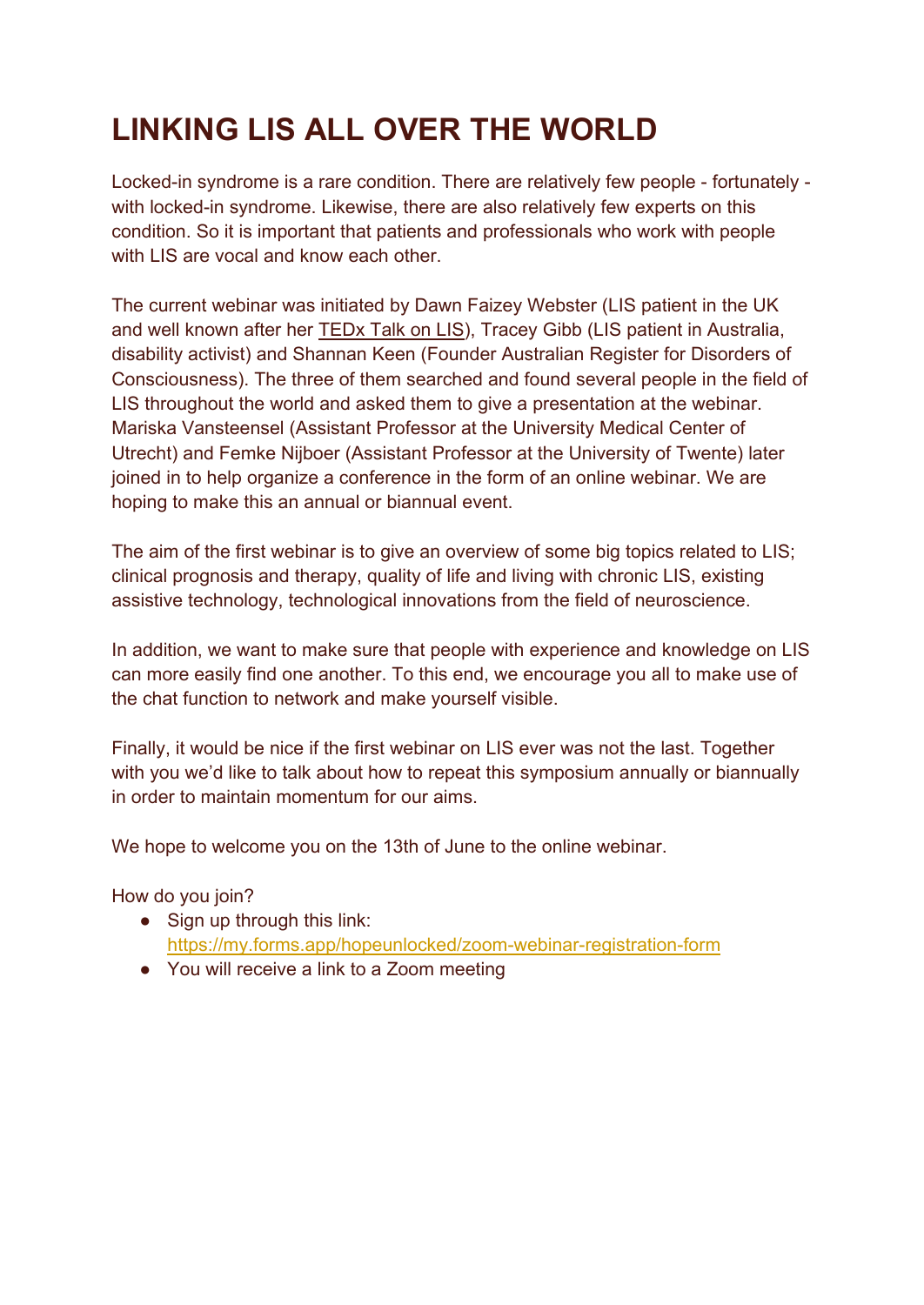## **PROGRAM – MONDAY JUNE 13 (TIME IN CEST)**

## CORALIE GRAHAM 11:40 AM - 12:00 PM

*Placebo-controlled randomized Clinical Trial of Perispinal Etanercept in Australian patients with chronic stroke 2020: Fatigue & muscle spasticity study (PSE-2020)*

## AURORE THIBAULT 12:00 PM - 12:20 PM

*LIS: is there a place for non-invasive brain stimulation?*

## FEMKE NIJBOER 12:20 PM - 12:40 PM

*A life worth living - perspectives of people with chronic LIS on quality of life and inclusion*

## $IAN$  FOULGER  $12.40$  PM - 1:00 PM

*Amego – A communication and access system for people with LIS*

*T.B.D.*

## MARISKA VANSTEENSEL 1:50 PM - 2:10 PM

*At-Home Testing of an Implanted Brain-Computer Interface for Communication*

*Restoration of conversational speech using single units recorded from the speech motor cortex.*

QUESTIONS AND CLOSURE 2:30 PM - 2:45 PM

BREAK 1:00 PM - 1:30 PM

JAMES BRINTON 1:30 PM - 1:50 PM

## PHILL KENNEDY 2:10 PM - 2:30 PM

## INTRODUCTION 11:30 AM - 11:40 AM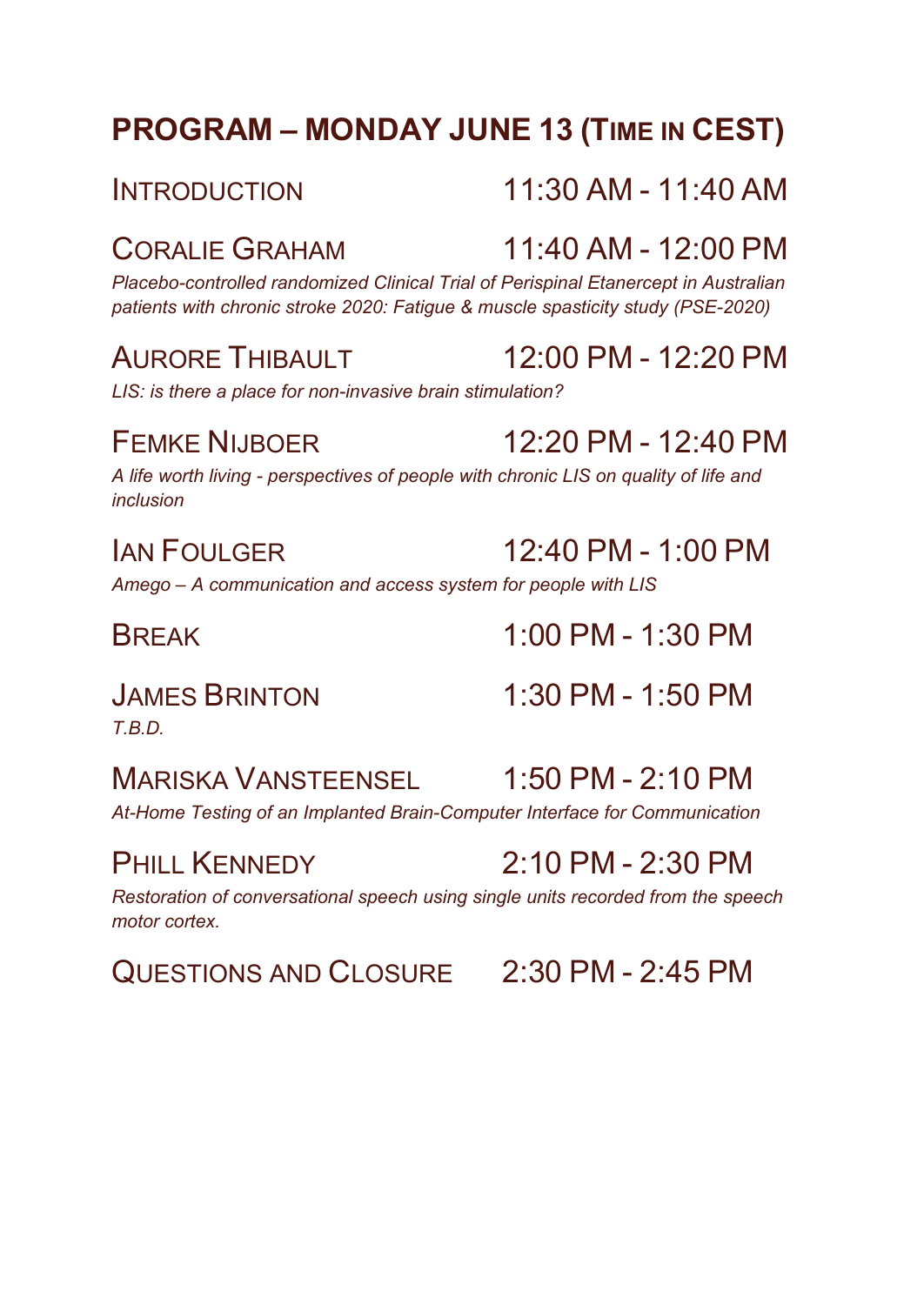## **SPEAKERS**

## **Coralie Graham**

Associate Professor (Nursing & Midwifery), University of Southern Queensland and Visiting Scholar: Griffith University School of Pharmacy and Medical Sciences



### *"Placebo-controlled randomized Clinical Trial of Perispinal Etanercept in Australian patients with chronic stroke 2020: Fatigue & muscle spasticity study (PSE-2020)"*

*A new treatment for chronic stroke repurposing a TNF inhibiting medication (Etanercept/ Enbrel) currently used to treat Rheumatoid arthritis, is being trialled at Griffith University in Australia to treat post-stroke neuroinflammation. Following stroke, the area around the damaged area becomes inflamed and remains inflamed - expanding the area of stroke damage. The perispinal etanercept treatment(PSE) is delivered in a way that bypasses the Blood Brain Barrier and reduces the area of inflammation surrounding the original stroke damage and the function in the inflamed area is often regained. The current clinical trial is the second internationally and is close to completion, following on from the world-first study published in January 2020 that showed that PSE is safe and effective in treating post-stroke neuropathic pain and improving muscle spasticity. The current clinical trial is testing the efficacy of PSE in reducing often debilitating post-stroke fatigue and improving affected shoulder mobility. Despite the placebo-controlled double-blind measures on the current study, we are seeing some wonderful improvements in many participants. To date we have completed 70 of the 80 participants required to complete this study and are planning a larger Phase 3 study with the plan to apply for government approval of PSE initially to treat stroke.*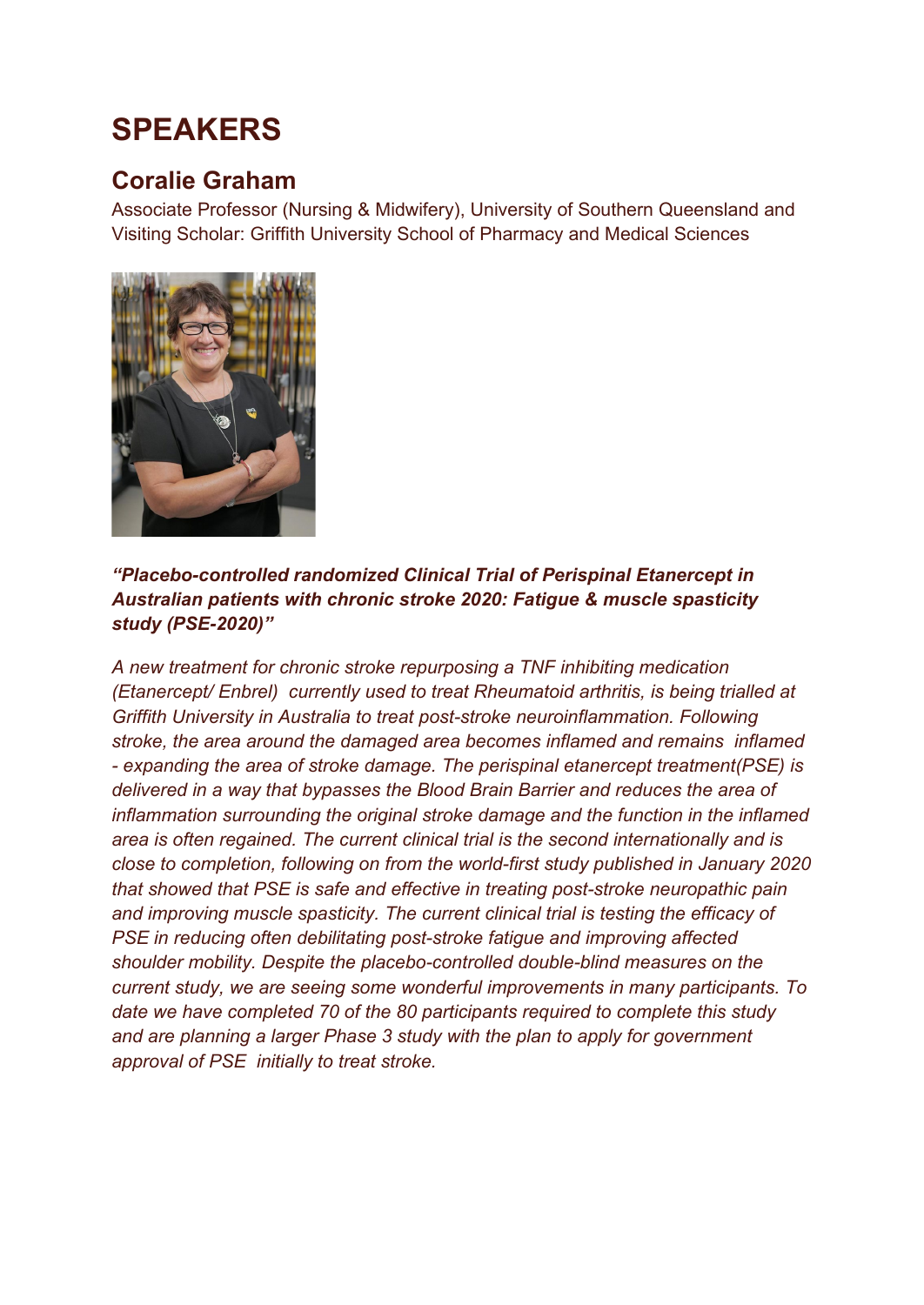## **Aurore Thibaut**

Co-director of the Coma Science Group, Associate Professor & FNRS Research Associate, Coma Science Group, GIGA-Consciousness, Centre du Cerveau; University & University Hospital of Liege, Belgium



*"LIS: is there a place for non-invasive brain stimulation?"*

*The majority of patients with locked-in syndrome (LIS) will be able to recover head movement, which may allow them to use a letter board or computer keyboard with their mouth or head. Despites these improvement, most patients will remain with severe motor disabilities and might also suffer from mood or emotional disorders such as depression or anxiety. In this context, non-invasive brain stimulation techniques may represent valuable therapeutic options for patients in LIS. They have been studied for years in attempts to modulate brain activity to treat several neurological diseases. In this presentation, we will expose how these novels techniques, such as transcranial direct current stimulation (tDCS) and transcranial magnetic stimulation (TMS) could be applied to improve not only motor functions but also pain or anxiety based on what has been already extensively studied in other populations of patients. We hope that in the near future, non-invasive brain stimulation techniques can be employed in patients with LIS to enhance their recovery and improve their quality of life.*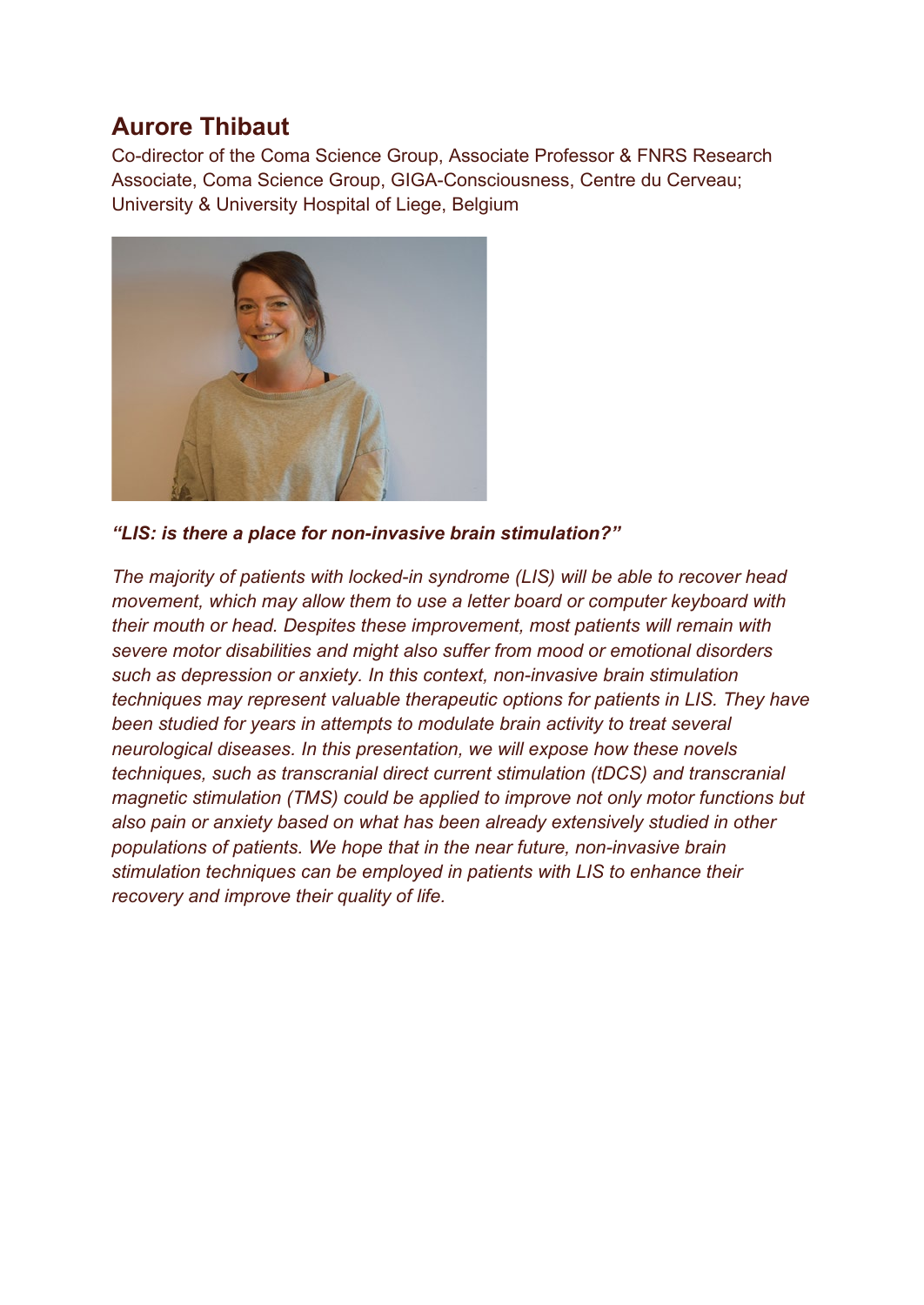## **Femke Nijboer**

Assistant Professor at the University of Twente, Research Fellow at the Design Lab, The Netherlands



### *"A life worth living - perspectives of people with chronic LIS on quality of life and inclusion"*

*A common assumption of healthy people is that a life with LIS is not a life worth living. Also people with LIS, in the acute phase, and their family can hardly imagine what it is like to live with LIS. In a small, qualitative study in the Netherlands (unpublished) we asked seven persons with chronic LIS about their quality of life, the extent to which they felt included in society and their satisfaction with assistive technology. Five out of seven persons reported a good quality of life and tended to focus on things they can still do. Inclusion is more difficult. One can live with LIS, but not with being excluded from society or being perceived as someone you are not. Some people reported feeling locked-out, rather than locked-in. Most people were happy with their assistive technology which is quickly and easily reimbursed in the Netherlands and allows mobility and access to communication and internet. Maintenance service could be better; having to wait for repairs when you are dependent on your assistive technology is frustrating. We conclude that life can certainly be worth living with LIS although exclusion from society remains a problem.*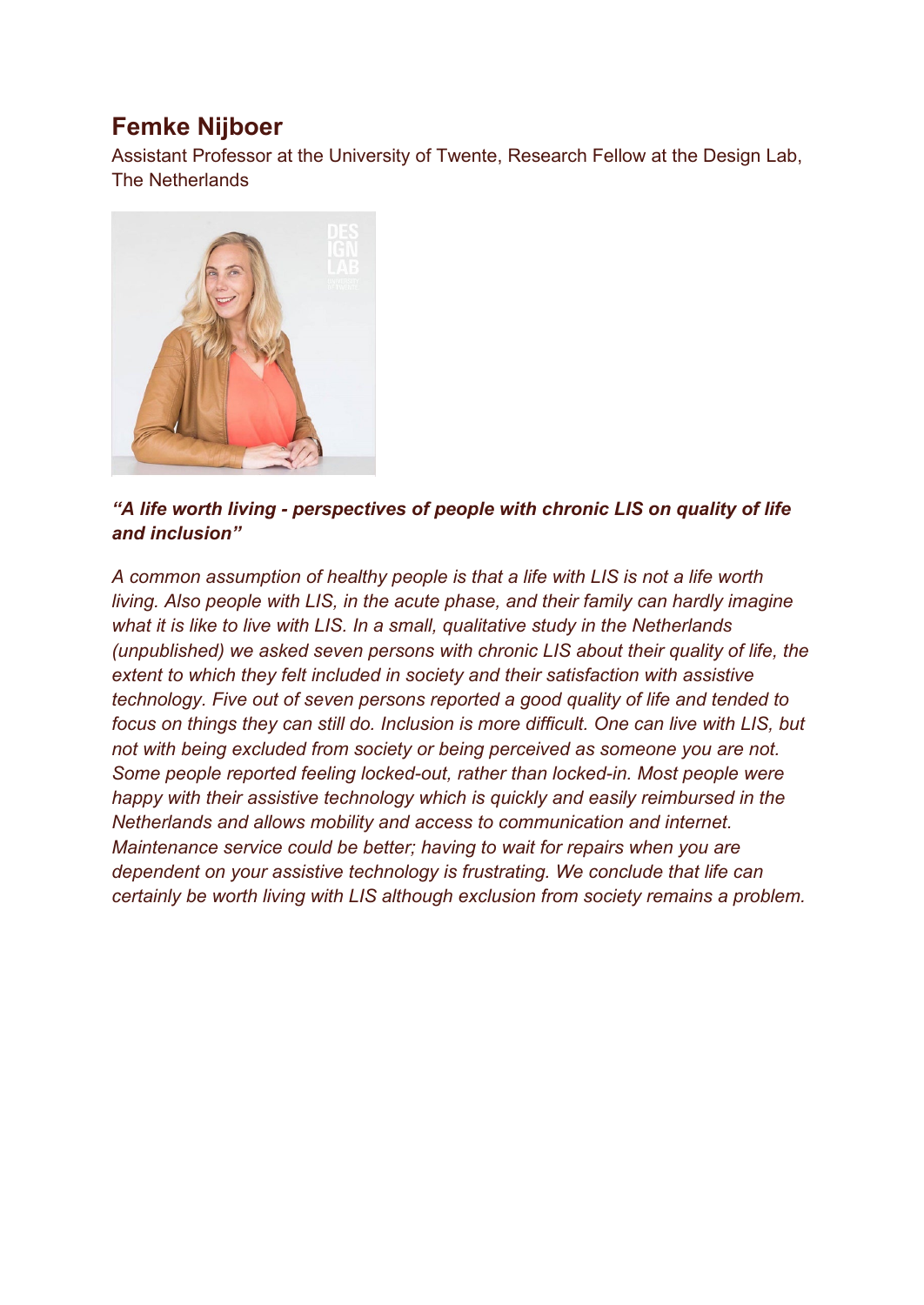## **James Brinton**

Director of Business Development & Clinical Education, EYEGAZE



*TBD*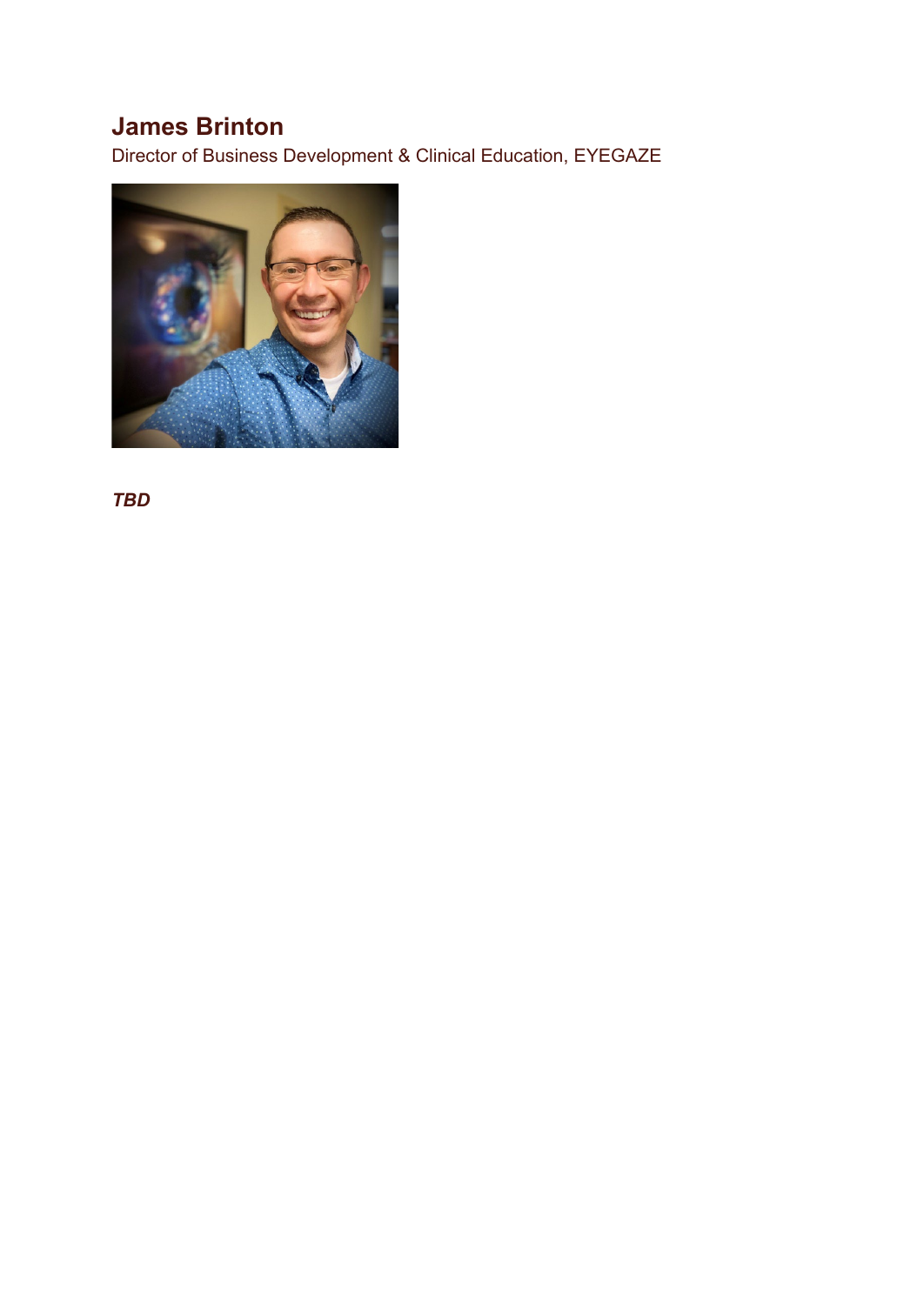### **Ian Foulger**

AAC Manager, Jabbla UK



### *"Amego – A communication and access system for people with LIS"*

*Ian Foulger from Jabbla UK, will demonstrate the Amego vocabulary package used by people with LIS. Amego has 2 main uses, communication and access. Any access method can be used; touch, keyboard, switch, joystick and eye gaze. As an access system it acts as an interface to allow a user to control a Windows-based computer system. Communication can be speech output using voice synthesizers, text messaging, phone calls and social media platforms. Other uses that Amego can be used for are environmental control, playing games, reading books and taking photographs. Calendar and alarm features are also available.*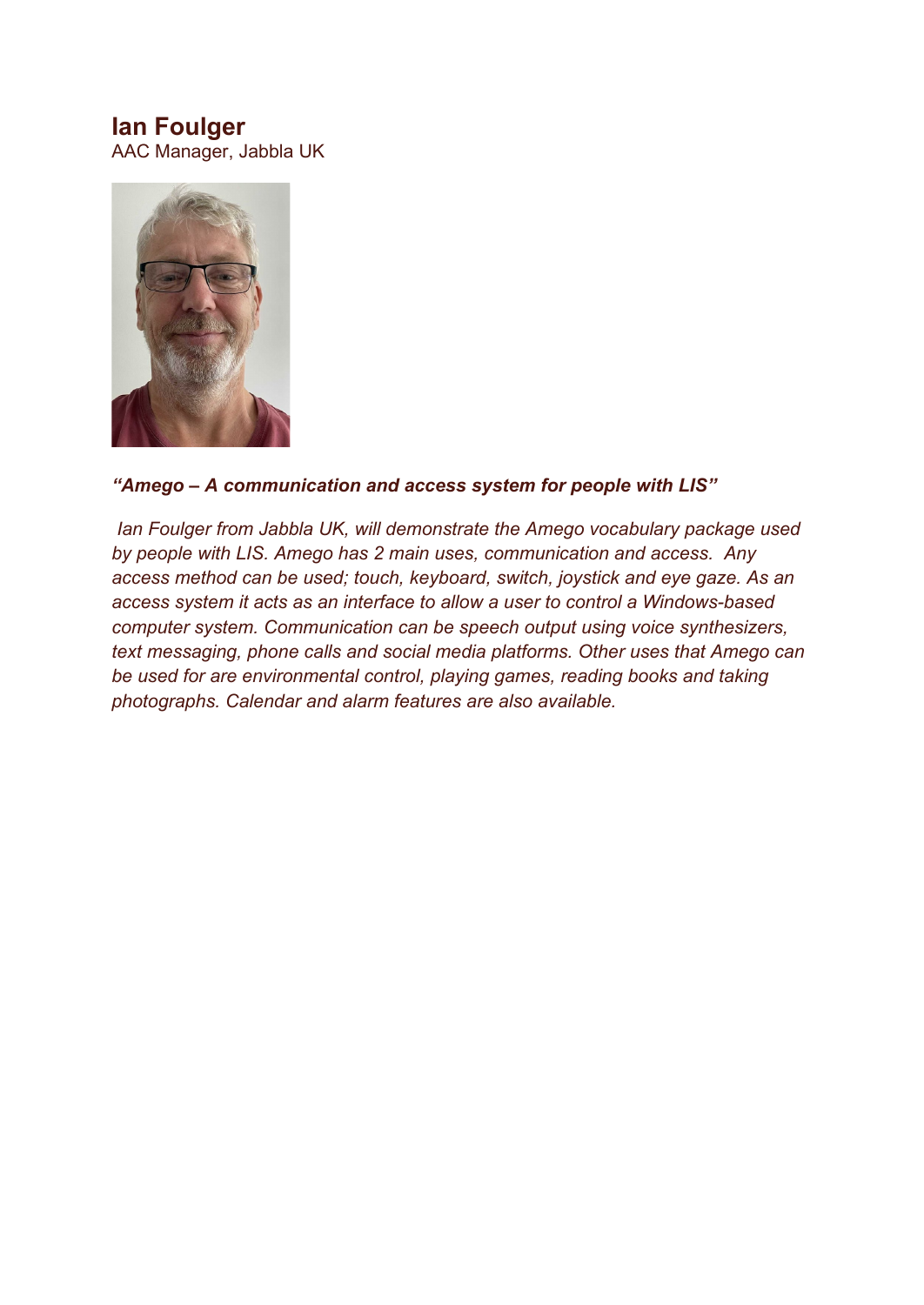### **Mariska J Vansteensel**

Assistant Professor, UMC Utrecht Brain Center, The Netherlands



### *"At-Home Testing of an Implanted Brain-Computer Interface for Communication"*

*Brain-Computer Interfaces based on implanted electrodes may present a solution for the communication impairment of people with Locked-In Syndrome. Before these devices can be widely implemented, however, important steps need to be taken. One such step is the demonstration that implanted BCIs can be used independently by people with LIS in their daily life at home. In this presentation, I will discuss findings from the ongoing Utrecht Neural Prosthesis (UNP) study, which addresses exactly this question. I will show that an implanted BCI may offer a reliable signal to control communication software, but also discuss the significant challenges that arise when BCIs are tested in real-world situations.*